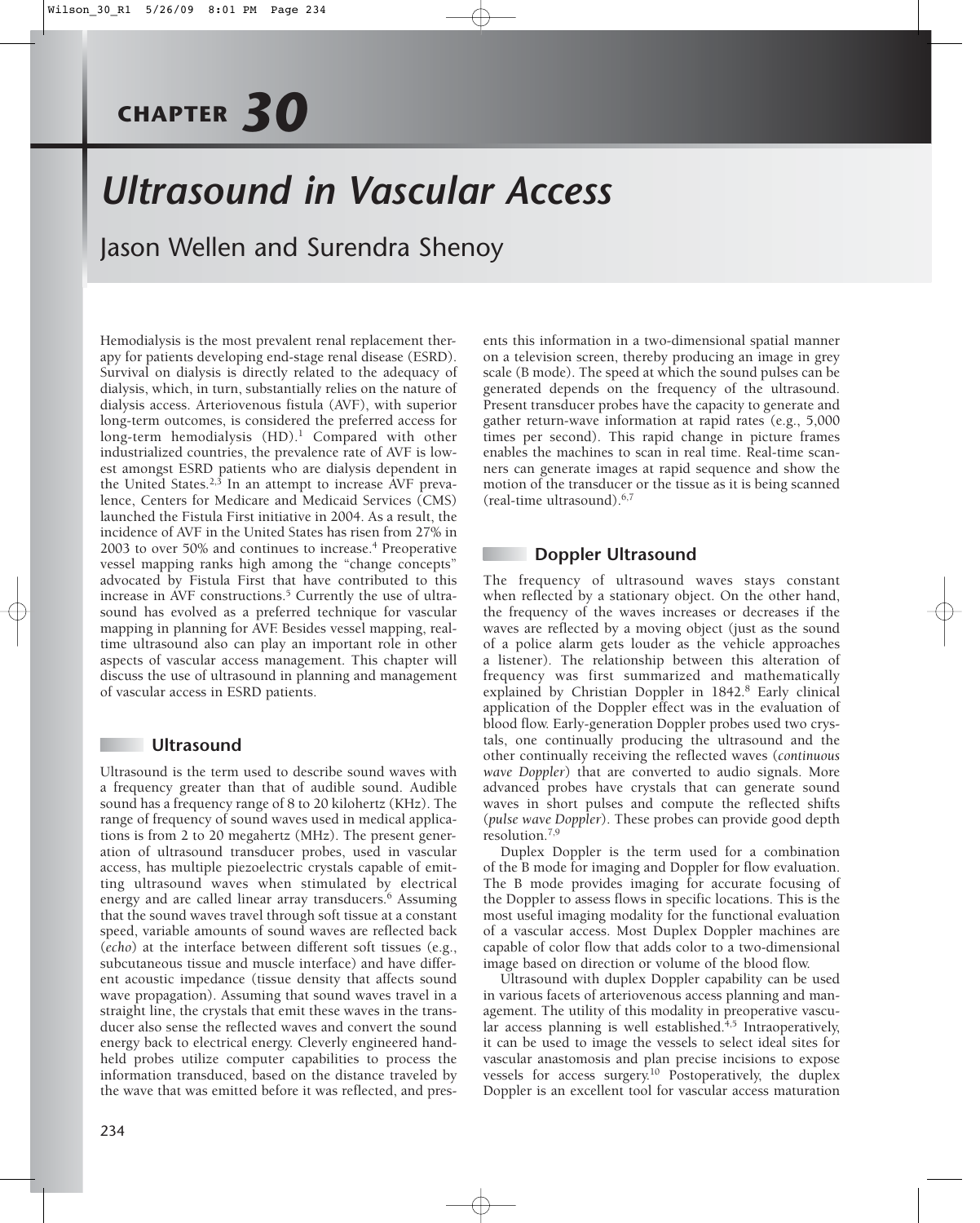evaluation. It helps to plan for elective interventions to facilitate early access maturation. It is also useful in evaluating access procedures with long-term problems such as stenosis, aneurismal dilations, and low fistula blood flow states.<sup>11</sup>

# **Ultrasound for Vascular Access Planning**

A careful history and physical examination capturing data relevant to the success of an AVF, such as history of central and peripheral vein abuse, coagulation disorders, anatomy, and quality of available arteries and veins, continues to be the mainstay of vascular access evaluation.<sup>12,13</sup> However, clinical examination is of limited value in patients who are overweight and obese. Clinical examination is also not very reliable in identifying the quality of the vessel wall—and especially the amount of calcification and consequently the luminal diameter of the arteries. Ultrasound vessel mapping should always complement thorough clinical evaluation.<sup>14</sup> Such an approach has shown to increase the incidence of AVF placement and maturation.

# **Vessel Mapping**

Vessel mapping is the term used for a combination of vein and arterial mapping.15,16 This should be ideally performed or viewed in real time by the operating surgeon and should complement a thorough clinical examination. B mode ultrasonographic imaging using probes with variable frequencies

from 5 to 13 MHz generally provide excellent delineation of vascular anatomy. Lowering the frequency provides better penetrance. Hence, lower frequency probes are often used to visualize deeper structures. However, as depth increases, the clarity of the images is compromised. The majority of AU1 primary fistulae utilize superficial veins (cephalic in the forearm or in the upper arm) for their outflow. They also rely on brachial or radial artery for the inflow. Both the artery and the vein are superficial structures and are easy to visualize with a linear array transducer at higher frequencies with remarkable clarity.

The technique of vein mapping has been eloquently outlined in many publications, including the guidelines from the Fistula First initiative.4,17 Results of vein mapping rely significantly on vein distention techniques. Without proper distension, a vein that is well suited for AVF creation is easily missed during the vein mapping. Applying double tourniquets (one below the elbow to occlude the superficial veins and one below the axilla to occlude the deeper vein) provides a better opportunity to maximize venous distention (Fig. 30.1). Use of gravity by leaving the extremity in dependent position (we prefer the subject sitting on a chair with arms rested on the examination couch at a lower elevation to use gravity for vein distention) and gentle tapping on the vein helps break venous spasm and dilate the veins. Similarly, the use of exercise with a tourniquet and warming the extremity can help in vein distension.<sup>4,18</sup> During mapping, it is important to note the size and continuity of the outflow vein. It is also important to note the relation of the vein to the artery. In the lower third of the forearm, it is not unusual for the cephalic vein to distance itself from the artery near the wrist and take a more dorsal course



**Figure 30-1.** Use of double tourniquets for vein distension.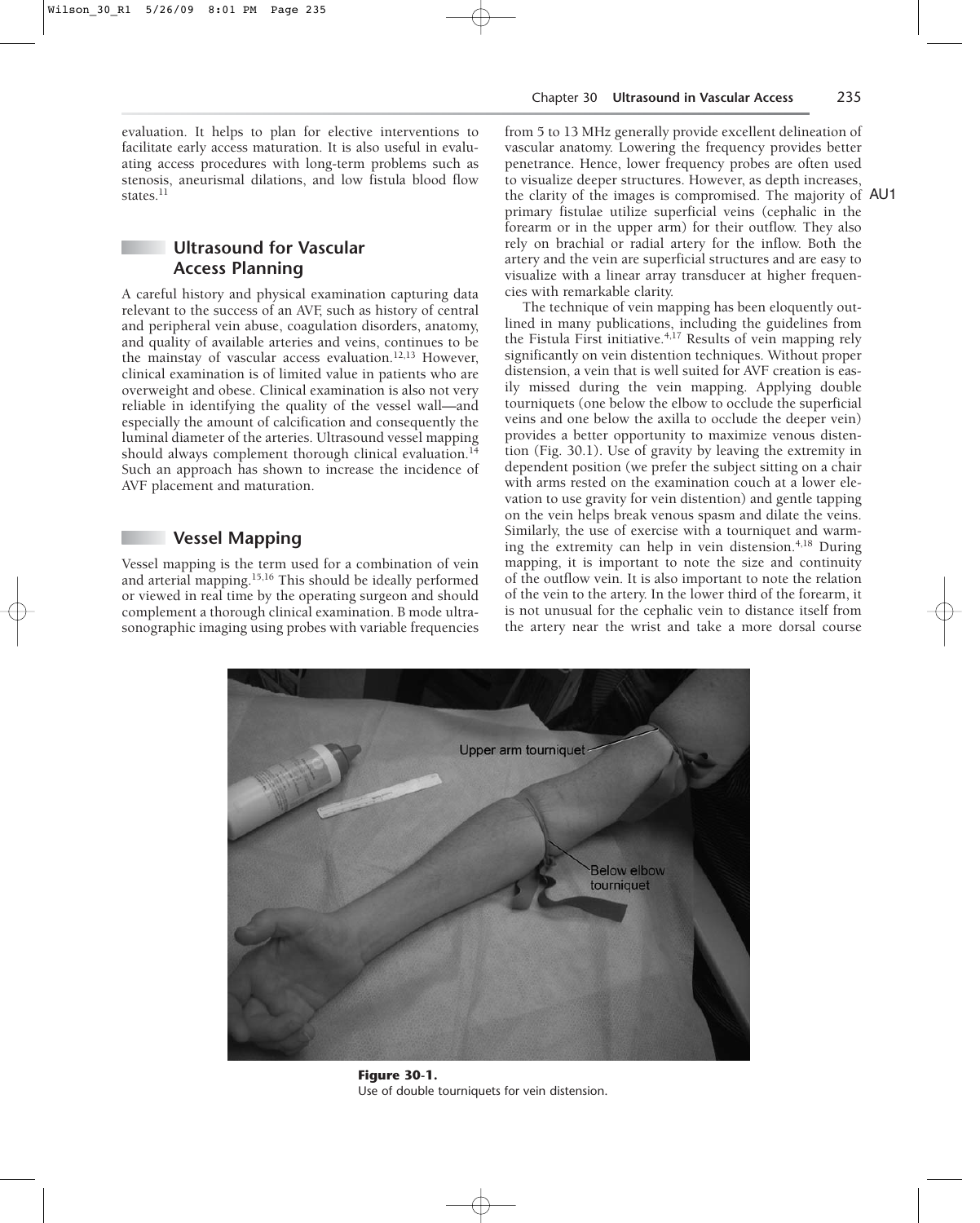(Fig. 30.2a). Such anatomic variations play a key role in planning incisions to identify, dissect, and mobilize veins to create a successful arteriovenous anastomosis. Ultrasound vein mapping to assess the diameter and quality of veins has shown to increase the success of fistula maturation.5

Arterial evaluation should include measurement of the size of the lumen and also the quality of the vessel wall.

Studies have suggested that the preexisting arterial wall disease as measured by intima-media thickness could play an important role in access patency and maturation.<sup>19</sup> This is also evident from successful AVF established in children with soft, healthy, thin-walled arteries that are often  $<$ 2 mm in diameter.20 It is the quality of the arterial wall that determines the capacity of the artery to dilate and accommodate





**Figure 30-2.** Intraoperative vessel mapping and procedure planning using ultrasound.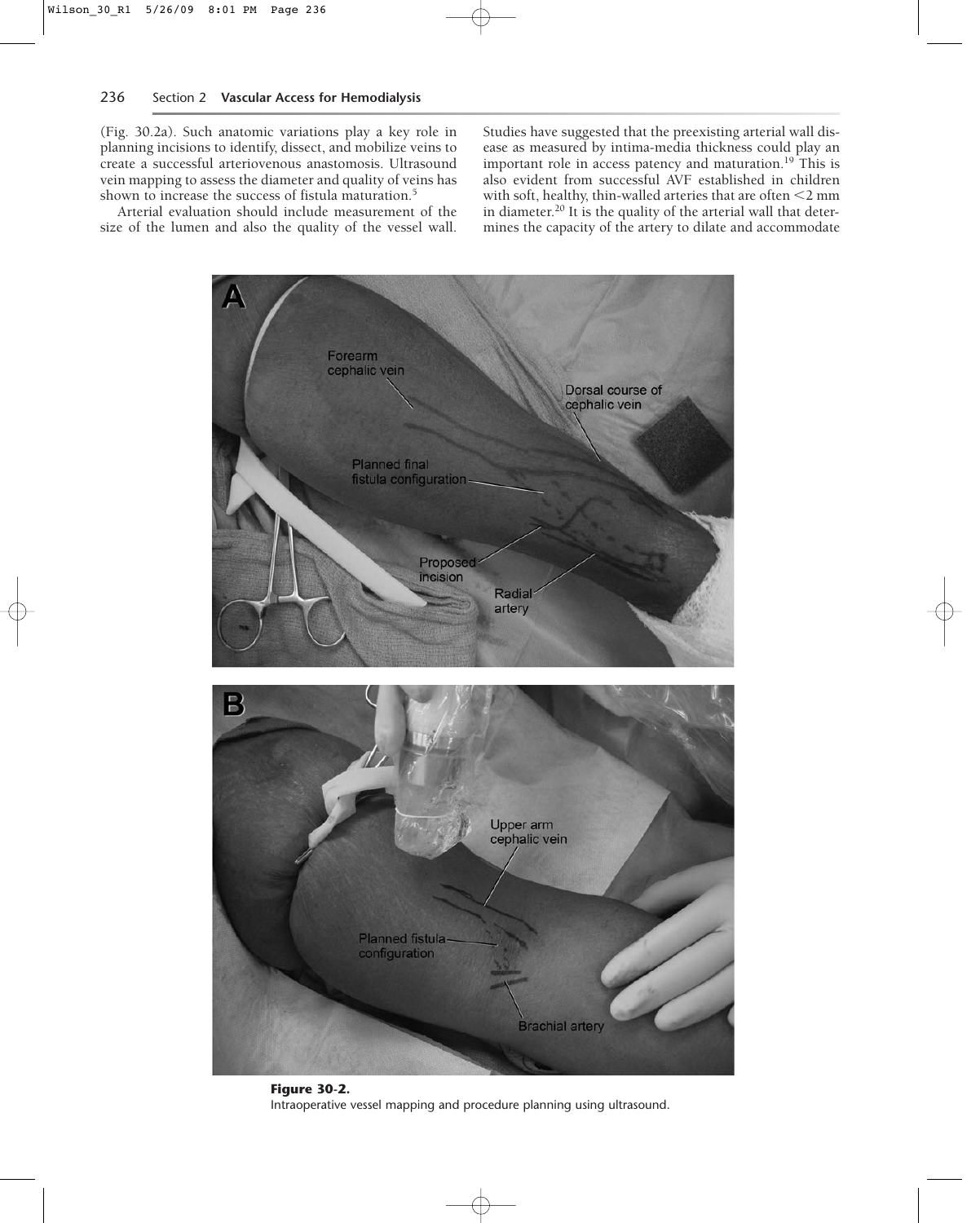Chapter 30 **Ultrasound in Vascular Access** 237



#### **Figure 30-3.**



the increased flow that is necessary to overcome the acute loss of resistance produced by the creation of an AVF. The wall of an artery with arteriosclerotic or atherosclerotic changes often has a limited capacity to dilate depending on the extent of the disease. In these situations, the increase in flow volumes tends to depend more on the diameter of the vessel (Fig. 30.3). Hence, larger caliber vessels with significant wall disease that are not capable of significant dilation can still provide sufficient flows necessary for dialysis. B mode ultrasound permits the surgeon to visualize the artery, evaluate the extent of calcification and the luminal diameter to make an informed critical decision on the suitability of the site in the artery that could be used for inflow to the AVF (Fig. 30.4 a,b). Besides determining the luminal diameter, ultrasound imaging is very useful in assessing arterial wall calcification and stenosis. Many studies have reported increased success of AVF maturation using inflow arteries with the diameter greater than 2 mm.<sup>21,22</sup> Duplex Doppler evaluation of resistive indices in the artery has also been used for provocative testing (*reactive hyperemia test*) to assess the distensibility of the artery to use it as a predictor of AVF maturation.<sup>11</sup>

The single most important component of vessel mapping includes the appreciation of vascular anatomy in a given individual and comprehension of the spatial relationships of the artery to the vein. This becomes critical as there is often considerable variation in the normal anatomy in any given patient population forcing the surgeon to tailor an incision to achieve necessary dissection and mobilization for AVF creation. This becomes even more important during the evaluation of patients with variations in anatomy or those with multiple previous surgeries. While viewing by real time ultrasound scanning, a vascular access surgeon with the operative and clinical background is often in a position to notice subtle nuances in the surgical anatomy in a given patient. The surgeon is provided with a view of the vascular anatomy that lies beneath the skin, thereby adding

an entire new dimension to clinical evaluation while planning a vascular access procedure. In our clinical practice, using real time ultrasound as a complement to the clinical examination in the office has increased the AVF placement rate from 60% to 85% (Table 30.1).

#### **Intraoperative Use of Ultrasound**

In addition to those factors discussed above, the success of AVF also relies on surgical technique and experience of the surgeon.<sup>23</sup> This is evidenced by the vast range of AVF maturation failures reported in the literature.<sup>24,25,26</sup> Whereas vessel mapping in the clinic provides the necessary information to plan surgical intervention, the use of real time ultrasound in the operating room provides the surgeon the luxury of confirming findings of the previous assessments and marking the precise location of the artery and vein (Fig. 30.2b). This allows precise incisions and adequate mobilization of the vein to perform the anastomosis at a planned location on the artery (Fig. 30.2a). Using intraoperative ultrasound can thus significantly reduce negative explorations. It is particularly useful in patients who do not have clinically identifiable superficial venous anatomy. Precisely placed small incisions reduce the need for extensive tissue dissection to identify veins and thereby reduce operative time and wound morbidity.

Most operative rooms are equipped with simple ultrasound machines providing a real time image that is often used for intravenous or intra-arterial catheter placements. These transducers can be easily used for vessel mapping, to mark the vessels to be used for AVF creation, and to plan the incision (Fig. 30.2 a,b). Having an ultrasound machine with duplex adds a whole new dimension to intraoperative capabilities. Besides providing better resolution during imaging, these machines help the surgeons in assessing intraoperative arterial flows. The relationship of intraopera-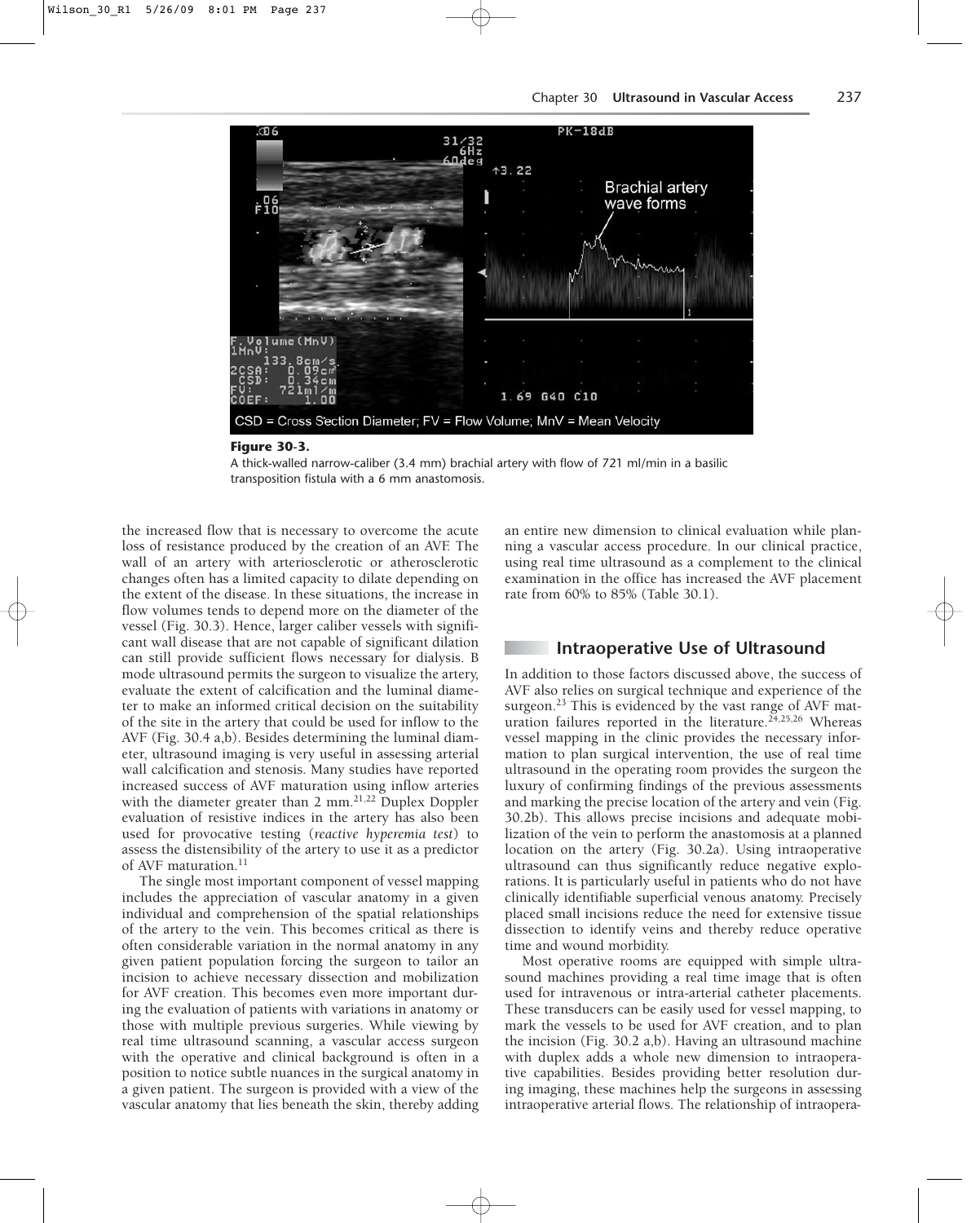

#### **Figure 30-4.**

An unexpected extensive radial artery calcification in a patient with good superficial venous anatomy for AVF detected by ultrasound vessel mapping.

tive blood flow to fistula maturation is currently not well evaluated.27 However, brachial artery flow volume and waveforms are very useful in detecting early access thrombosis.11 Anecdotally, we had a patient in whom we were able to salvage a fistula that started to thrombose soon after fistula creation. This patient had decreasing flow in the brachial artery that led to re-exploration as the wound was being closed. Platelet aggregates occluding the anastomosis were cleared and the patient was treated with anticoagulants to salvage the fistula. It was later realized that the patient had an underlying hypercoagulable state. Since then, we have used the ultrasound technique to identify and salvage two more fistulae after early postoperative thrombosis.

### **Postoperative Use of Ultrasound**

Ultrasound is a useful tool for identifying some postoperative problems associated with vascular access.<sup>11</sup> Arm edema and wound swelling are commonly encountered. Ultrasound helps differentiate tissue edema from postoperative hematoma or lymphocele. It is also useful for guiding needle aspirations of lymphoceles that occasionally compress outflow. Ultrasound can differentiate a tunnel hematoma from graft needle stick infiltration especially, in early stick situations where patients present with graft swelling. In the AU2 presence of significant edema from venous hypertension, ultrasound often shows increased pulsatility of the outflow vein extending towards central circulation, helping to make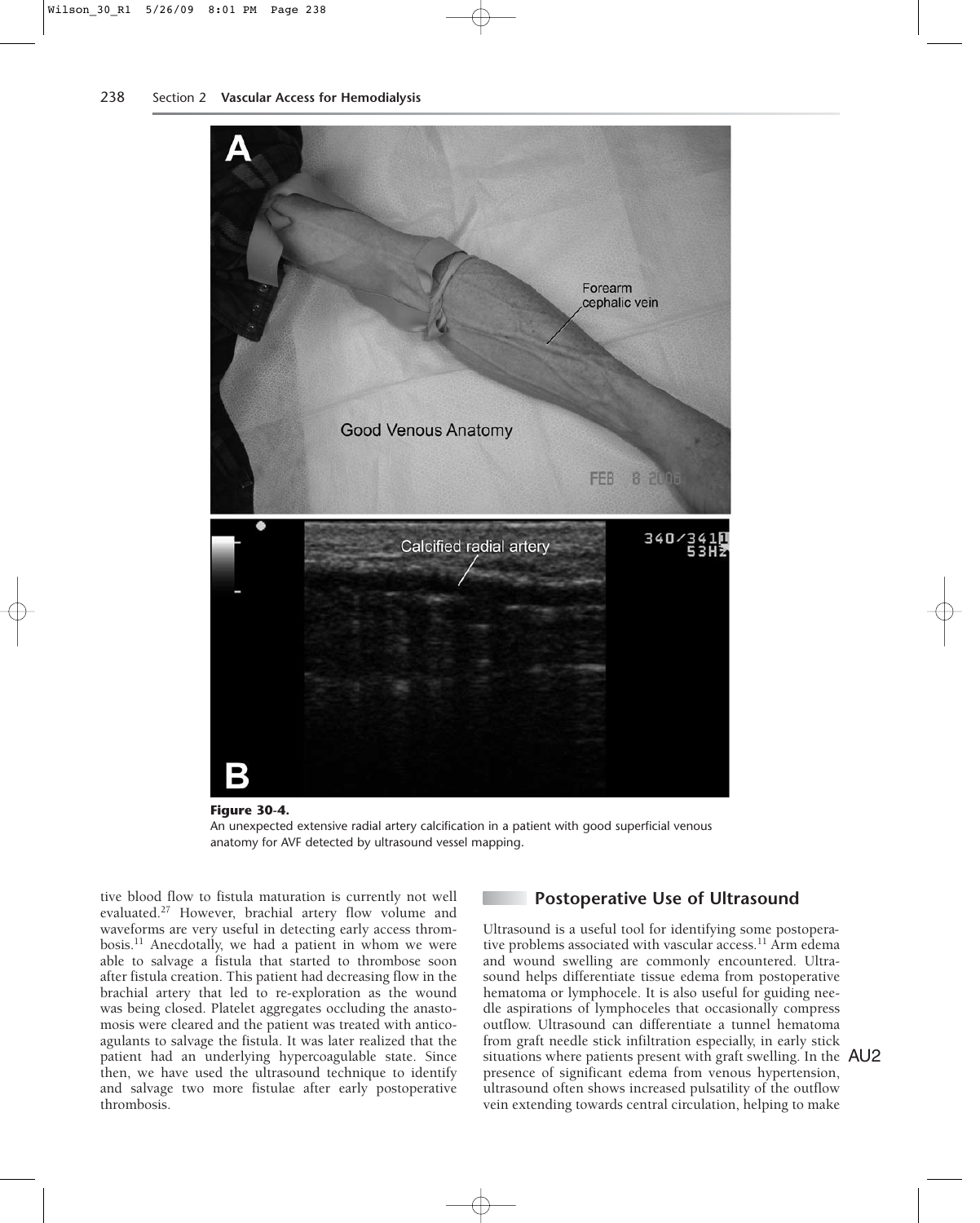| Table 30-1                                                   |                      |                   |                  |                   |                |
|--------------------------------------------------------------|----------------------|-------------------|------------------|-------------------|----------------|
| <b>Effect of Ultrasound Evaluation on AV Access Planning</b> |                      |                   |                  |                   |                |
|                                                              | Year                 | <b>New Access</b> | <b>AV Grafts</b> | <b>AV Fistula</b> | AVF $%$        |
| Pre-DOQI era                                                 | 1993<br>1996         | 65<br>71          | 51<br>50         | 14<br>21          | 22<br>30       |
| Clinical evaluation                                          | 1998<br>1999         | 158<br>1.54       | 82<br>77         | 76<br>77          | 48<br>50       |
| Clinical evaluation<br>ultrasound mapping                    | 2000<br>2001<br>2003 | 125<br>104<br>83  | 50<br>44<br>36   | 75<br>60<br>48    | 60<br>58<br>57 |
| Clinical evaluation<br>and ultrasound<br>mapping in clinic   | 2004<br>2005<br>2006 | 106<br>179<br>129 | 25<br>26<br>17   | 81<br>153<br>112  | 77<br>86<br>87 |
| Note, $AV =$ arteriovenous.                                  |                      |                   |                  |                   |                |

the diagnosis. A surgeon well versed with viewing real-time ultrasound has innumerable opportunities for early use in postoperative evaluation of vascular access to improve patient care.

# **Atrioventricular Fistula Maturation Evaluation**

A mature fistula is defined as a fistula that is capable of deliv-AU3 ering flows necessary for adequate dialyses (see Chapter 25). Establishing objective maturation criteria provides the surgeons with an opportunity to objectively evaluate maturation and electively plan interventions that could help fistulae mature. Duplex Doppler ultrasound is an ideal tool to assess fistula maturation. B mode imaging provides details

pertaining to the size, diameter, length, and depth of the outflow vein. Duplex Doppler also provides functional details by evaluating the flow patterns and flow volume. Real-time ultrasound often allows the surgeon to visualize sites of obstruction to the flow, nature of obstruction (e.g., valve hypertrophy, valve dysfunction), and available collateral vessels to plan vein patch venoplasty and vein enhancement (Fig. 30.5). It also provides the surgeon an opportunity to decide if a fistulogram or a venoplasty is necessary for further evaluation and help maturation of the AVF.

# **Doppler Ultrasound Flow Evaluation**

Duplex Doppler ultrasound is routinely used in the functional evaluation of circulation in several vascular beds.



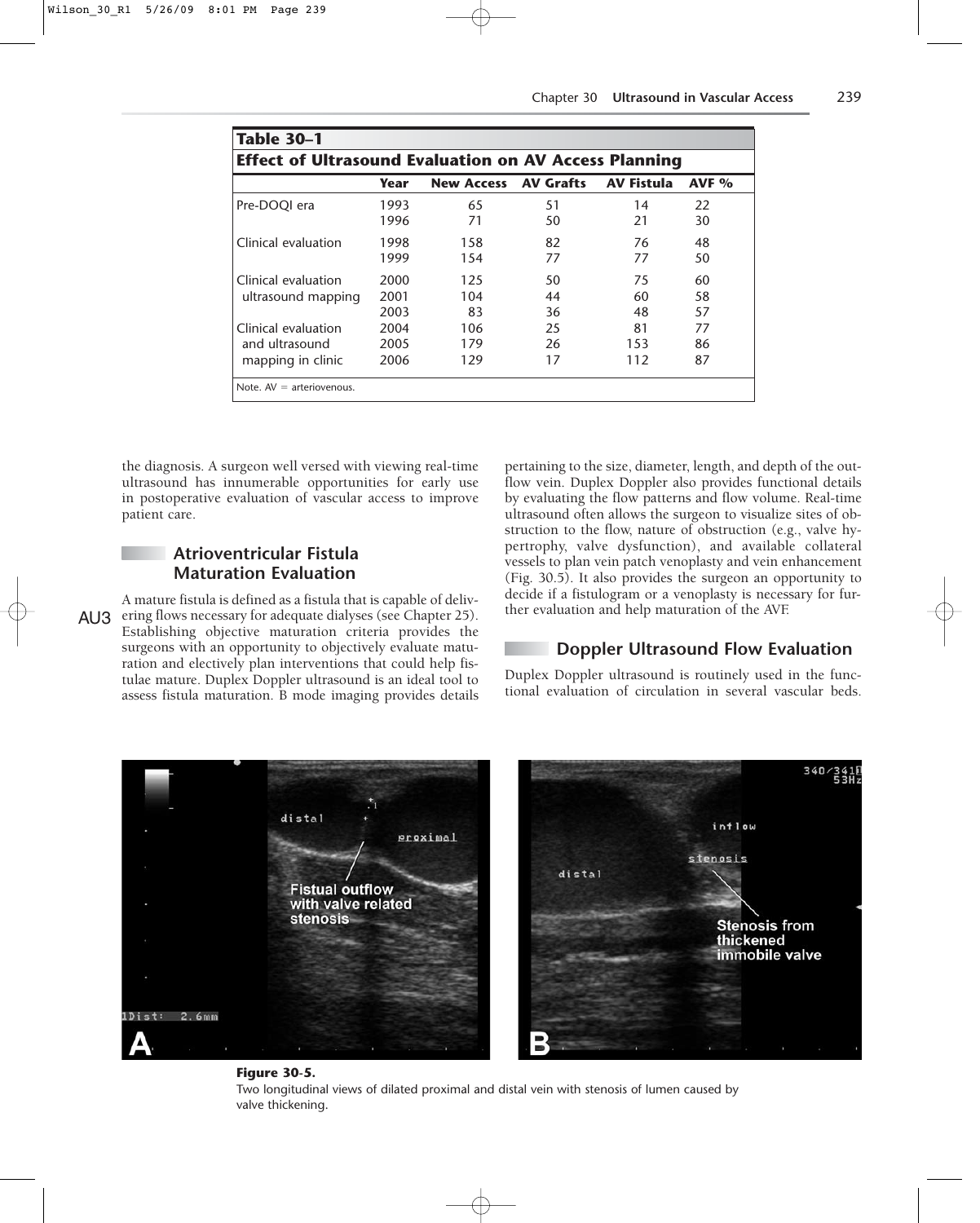Assessing carotid arterial disease, hepatic artery, portal vein, and hepatic vein flow velocities and volumes are a few examples.<sup>6</sup> Doppler has the capability of assessing the flow velocity. Ultrasound imaging can reliably measure the vascular diameter. Volume flows are derived from these measurements.10 Most modern ultrasound equipment has volume flow measurements as part of the standard parameters measured during vascular evaluation.<sup>28</sup>

Historically, volume flow has not been a popular parameter for functional evaluation of the vascular system. The AU4 main reason for this is the low reliability and accuracy of testing. Volume flow measurements are significantly dependent on equipment and technique. When compared to segmental pressure measurements, volume flows were not considered useful as an indicator of vascular disease.<sup>29</sup> The source of errors that could lead to inaccuracy in measurement of volume flows have been evaluated and discussed in extensive details in several previous publications.<sup>30</sup> Most new instruments have incorporated several steps to minimize errors in measurement and calculation of flow volumes.28

Measuring volume flow in AVF is a unique clinical situation. With the creation of an AVF, flow to the upper extremity bearing a vascular access conduit increases 10 to 20-fold  $(1000\%$  to 2000%).<sup>31</sup> The observer in this situation is interested in a flow estimate rather than an accurate flow measurement. With volume flow changes of such magnitude, an error of 5 to 10% in flow estimation would be within an acceptable range (e.g., 800 ml/min vs. 720 ml/ min or 860 ml/min). Moreover, measuring flow volumes 3 to 5 times and using the average of the measurements is a technique that can be used to further minimize this error. Measuring volume flow with duplex ultrasound has shown good correlation with other accepted methods of access flow measurement.<sup>32</sup>

Volume flow calculations using duplex Doppler rely on vascular diameter. Measuring the flow in an outflow vein of a fistula poses several problems that could account for inaccuracy with this technique. Outflow veins do not have a standard diameter. They are also easily compressible and often pose difficulty for accurate measurement of the diameter. Valves within the veins and the tributaries often produce complex flow patterns. Lastly, fistula outflow veins have markedly turbulent flow. On the other hand, major arteries in the upper limb (axillary/brachial) are most often straight and have uniform diameter. They are more deeply situated and not easily compressible. Measuring blood flow in these arteries is a reliable and reproducible technique (Fig. 30.6). Brachial artery flows in the upper extremity of a renal failure patient is usually less than  $100 \text{ ml/min}$ .<sup>10,33</sup> Hence the flow measurement in the feeding artery to the limb (brachial or axillary artery) can be used as a reliable indicator of fistula flow.

#### AVF flow  $=$  Brachial artery flow  $-75$  to 100 ml/min AU5

This is an extremely useful technique to get a reliable functional assessment of AVF to assess maturation. Volume flow measurement in the feeding artery to the limb correlates well with access flow rates and has been recommended as an accurate method to evaluate AVF.<sup>11,33</sup>

# **Use of Ultrasound for Atriovenous Graft Evaluation**

Imaging an **atriovenous graft** (AVG) may be difficult in the early postoperative period until the ePTFE graft is com-AU6 pletely soaked. Following this, real-time ultrasound with duplex Doppler can be a useful tool in evaluating AVG to confirm tissue incorporation. It is very useful for detecting seroma, hematoma, or lymphocele accumulation, which can be subtle and pose problems with needle stick. Duplex Doppler ultrasound can also be used to estimate AVG flows by measuring inflow artery flows. Also, ultrasound is very



**Figure 30-6.** Brachial artery flow measurement in a patient with radiocephalic fistula.

AU11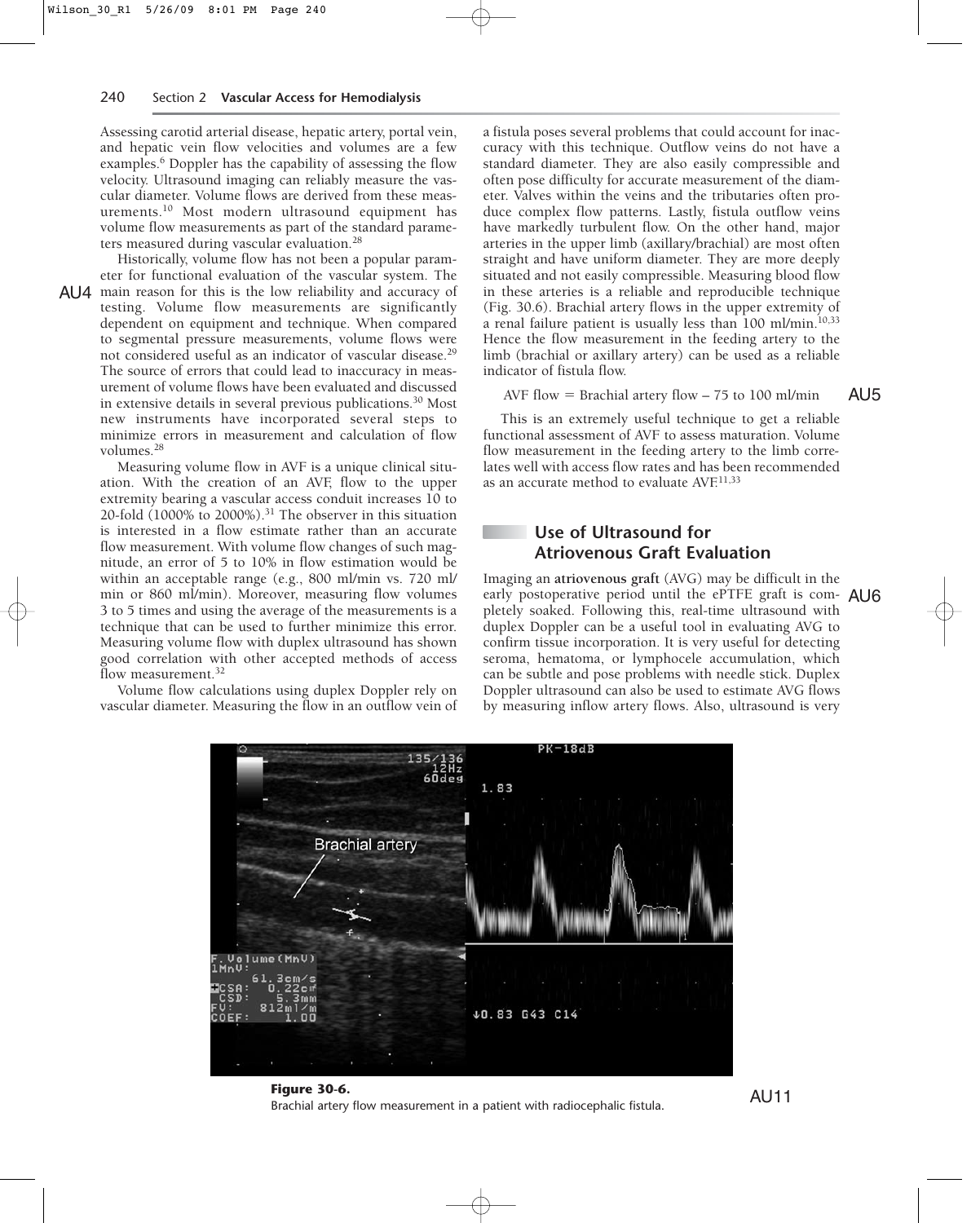Chapter 30 **Ultrasound in Vascular Access** 241



**Figure 30-7.** Layered chronic mural thrombus in an aneurysm presenting as needle stick difficulty.

helpful in evaluating large pseudoaneurysms filled with chronic layered thrombi, which often produce problems with needle sticks (Fig. 30.7). These are often not visualized with a contrast study, because the contrast flows only within the lumen. It is also used to look for perigraft collection and needle guided aspiration when graft infections are suspected.

# **Use of Ultrasound for Detection of Stenosis and Thrombosis**

Duplex ultrasound is routinely used to image both the superficial and deep venous systems for evidence of thrombosis. B mode imaging can visualize a thrombus within the lumen of the veins. An acute thrombus tends to produce distention of the vein with an increased luminal diameter resulting from increased venous pressure. Compression techniques can also be used to determine if a venous thrombus is present. As opposed to a normal vein, thrombosed veins fail to collapse with Doppler probe compression.34,35

Ultrasound is also reliable in diagnosing stenosis in blood vessels and AV access dysfunction. The feeding artery, the anastomosis, and the entire length of the outflow vein can be scanned with relative ease with B mode scanner. Using duplex and color flow provides the examiner an opportunity for functional evaluation. Increased flow velocities caused by the stenosis are often diagnostic of a functionally significant lesion. Robin et al. showed that

AU7 an increase in PSV ratio of 3 correlated with a 25% stenosis, as demonstrated on arteriography.36 Though clinical examination is reliable in detecting an outflow stenosis in AVF, the ultrasound provides the operator an opportunity to

evaluate the nature of stenosis and its extent to make an informed decision on appropriate management. Because of stenosis the intra-access pressure in the segment towards the inflow usually is high and makes the segment more pulsatile. The outflow vein beyond the stenosis tends to be soft and easily compressible and, hence, often difficult to evaluate. In a low-flow state subtle valve related problems can be missed. Similarly, though ultrasound based techniques to evaluate and detect central stenosis have been described, they are not always easy and reproducible. Because central stenosis requires an interventional study for evaluation and management, ultrasound can serve as a preliminary diagnostic tool to raise a suspicion of central problems.

Ultrasound can evaluate the vessel in both longitudinal and transverse axis and also delineate the vessel wall from the subcutaneous tissue and from the vessel lumen. This provides a unique opportunity for the examiner to evaluate the cause for vessel stenosis. The severity (percentage) of stenosis can easily be calculated based on the luminal diameter. Ultrasound can also clearly differentiate between extrinsic compression (such as hematoma or lymphocele) and intramural problems (such as wall thickening or venous intimal hyperplasia) and intraluminal causes (such as thrombus or valve hypertrophy). Using duplex Doppler to measure the inflow arterial flow volume and measuring the flow velocities can provide information on functional significance of the stenosis. Ultrasound also allows the observer to evaluate the state of collateral vessels available to plan for remedial surgeries such as flow diversion or vein patch venoplasty. Thus, the duplex Doppler ultrasound is an ideal tool to complement clinical evaluation of dysfunctional arteriovenous access.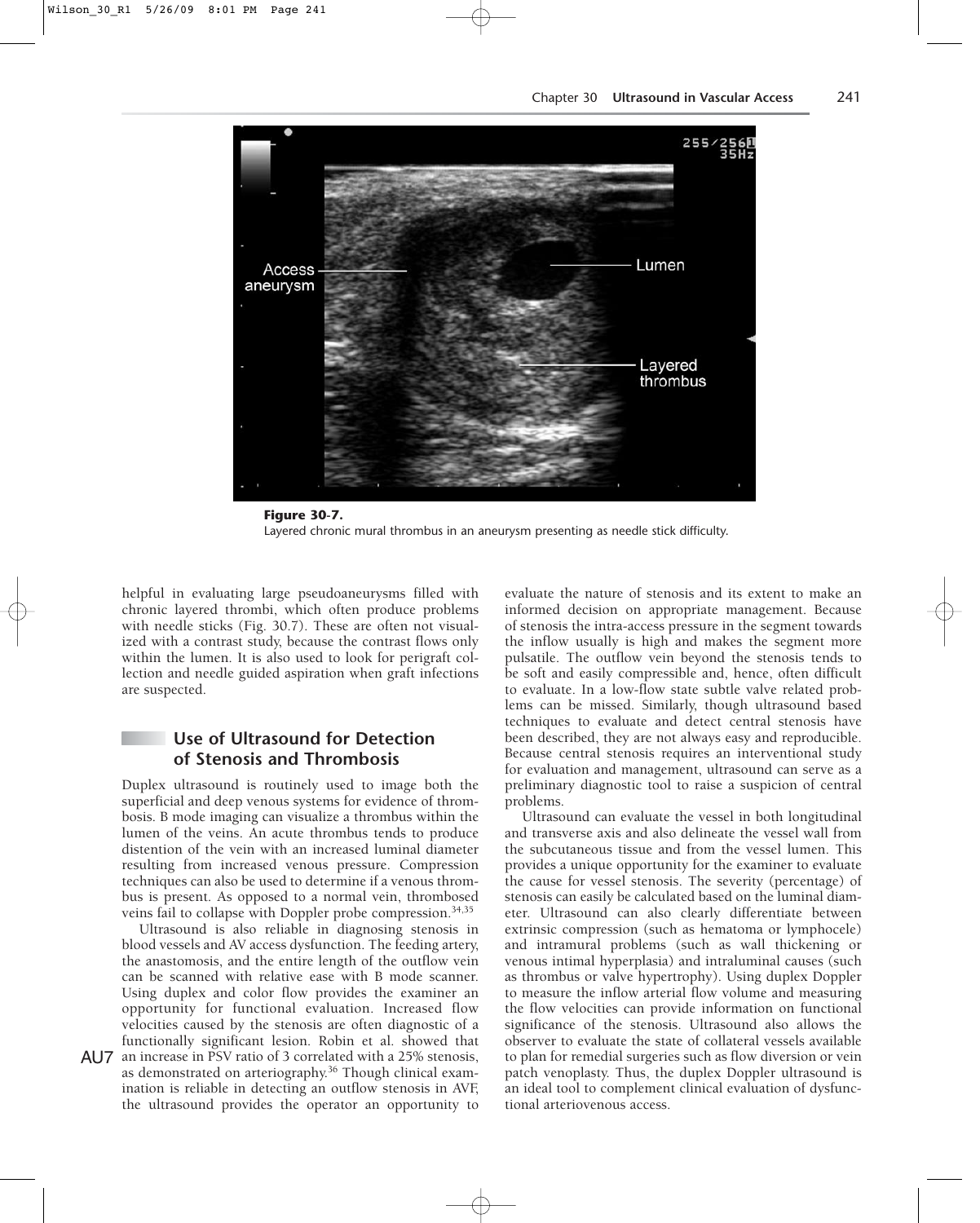#### **Summary**

The field of vascular access is going through a major change in the United States. Arteriovenous fistula is the access of choice. Vessel mapping using ultrasound has become the standard of care for preoperative planning of AV access. Ultrasound is increasingly being utilized in intraoperative planning and evaluation of AV access. Duplex Doppler ultrasound has the capability to provide functional evaluation of vascular access. It has been successfully used for fistula maturation evaluation and to identify maturation failure in AVF thus facilitating early intervention. When used in conjunction with clinical examination, real-time ultrasound scanning adds a new dimension to successful vascular access management.

#### **REFERENCES**

- 1. National Kidney Foundation. K/DOQI Clinical Practice Guidelines for Vascular Access: Update 2000. *Am J Kidney Dis*. 2001;37(1 suppl 1): S137-S181.
- 2. Sands JJ. Increasing AV fistulas: revisiting a time tested solution. *Semin Dial*. 2000;13(6):351-353.
- 3. Pisoni RL, Young EW, Dykstra DM, et al. Vascular access use in Europe and the United States: results from the DOPPS. *Kidney Int*. 2002; 61:305-316.
- 4. AV Fistula First Web site. Available at: http://www.fistulafirst.org. Accessed: May 13, 2009.
- 5. Silva MB, Hobson RW, Pappas PJ, et al. A strategy for increasing use of autogenous hemodialysis access procedures: impact of preoperative noninvasive evaluation. *J Vasc Surg*. 1998;27:302–308.
- 6. Fry WR. Principles of ultrasound: how waves become pictures. In: Harness JK, Wisher DB, eds. *Ultrasound in Surgical Practice*. New York: Wiley-Liss Inc, 2001:1-20.
- 7. Wells PNT. Physics and bioeffects. In: McGahan JP, Goldberg BB, eds. *Diagnostic Ultrasound*. Vol 1. 2nd ed. New York: Information Healthcare USA Inc, ????:1-18.
- 8. Schuster PM. *Moving the Stars—Christian Doppler: His Life, His Works and Principle, and the World After*. Pöllauberg, Austria: Living Edition, 2005.
- 9. McDicken WN, Hoskins PR. Physics: principles, practice, and artefacts. In: Allan P, Dubbins P, Pozniac MA, McDicken WN, eds. *Clinical Doppler Ultrasound*. London: Harcourt Publishers Ltd, 2000: 1-25.
- 10. Shenoy S. Innovative surgical approaches to maximize arteriovenous fistula creation. *Semin Vasc Surg*. 2007;20(3):141-147.
- 11. Wiese P, Nonnast-Daniel B. Colour Doppler ultrasound in dialysis access. *Nephrol Dial Transplant*. 2004; 19:1956-1963.
- 12. Nursal TZ, Oguzkurt L, Tercan F, et al. Is Routine Preoperative Ultrasonographic Mapping for arteriovenous fistula creation necessary in patients with favorable physical examination findings? Results of a randomized controlled trial. *World J of Surgery*. 2006;30: 1100-1107.
- 13. Davidson I, Galliene M, Saxena R, Dolmatch B. A patient centered decision making dialysis access algorithm. *J Vasc Access*. 2007;8: 59-68.
- 14. Brimble KS, Rabbat CG, Schiff D, et al. The clinical utility of Doppler ultrasound prior to arteriovenous fistula creation. *Semin Dial*. 2001; 14:314-317.
- 15. Allon M, Lockhart ME, Lilly RZ, et al. Effect of preoperative sonographic mapping on vascular access outcomes in hemodialysis patients. *Kidney Int*. 2001;60:2013–2020.
- 16. Shemesh D, Zigelman C, Olsha O, et al. Primary forearm arteriovenous fistula for hemodialysis access—an integrated approach to improve outcomes. *Cardiovasc Surg*. 2003; 11:35–41.
- 17. Robbin ML, Gallichio MH, Deierhoi MH, Young CJ, Weber Tm, Allon M. US vascular mapping before hemodialysis access placement. *Radiology*. 2000;217:83-88.
- 18. Bethard GS. Strategy for maximizing the use of arteriovenous fistulae. *Semin Dial*. 2000; 13:291-296.
- 19. Ku YM, Kim YO, Kim JI, et al. Ultrasonographic measurement of intima–media thickness of radial artery in predialysis uraemic patients: comparison with histological examination. *Nephrol Dial Transplant*. 2006;21:715–720
- 20. Tannuri U, Tannuri AC. Experience with arteriovenous fistula for chronic hemodialysis in children: technical details and refinements. *Clinics (Brazil)*. 2005;60:37-40.
- 21. Sedlacek M, Teodorescu V, Falk A, Vassalotti JA, Uribarri J. Hemodialysis access placement with preoperative noninvasive vascular mapping: comparison between patients with and without diabetes. *Am J Kidney Dis*. 2001;38:560-564.
- 22. Malovrh M. Native arteriovenous fistula: preoperative evaluation. *Am J Kidney Dis*. 2002; 39:1218-1225.
- 23. Fassiadis N, Morsy M, Siva M, Marsh JE, Makanjuola D, Chemla ES. Does the surgeon's experience impact radiocephalic fistula patency rates? Semin Dial. 2007;20:455-457.
- 24. Allon M, Robbin ML. Increasing arteriovenous fistulas in hemodialysis patients: problems and solution. *Kidney Int*. 2002;62:1109-1124.
- 25. Golledge J, Smith CJ, Emery J, Farrington K, Thompson HH. Outcome of primary radiocephalic fistula for hemodialysis. *Br J Surg*. 1999;86: 211-216.
- 26. Biuckians A, Scott EC, Meier GH, Panneton JM, Glickman MH. The natural history of autologous fistulas as first-time dialysis access in the KDOQI era. *J Vasc Surg*. 2008;47:415-421.
- 27. Johnson CP, Zhu Y, Matt C, et al. Prognostic value of intraoperative blood flow measurements in vascular access surgery. *Surgery*. 1998; 124:729–738.
- 28. Hoskins PR, McDicken WN, Allan PL. Hemodynamics and blood flow. In: Allan P, Dubbins P, Pozniac MA, McDicken WN, eds. *Clinical Doppler Ultrasound*. London: Harcourt Publishers Ltd, 27-38.
- 29. Carter SA. Investigation and treatment of arterial occlusive disease of the extremities. *Clin Med*. 1972;79:13-24;15-22.
- 30. Basseau F, Grenier N, Trillaud H, et al. Volume flow measurement in hemodialysis shunts using time domain correlation. *J Ultrasound Med*. 1999;29:177-183.
- 31. Shenoy S, Middleton WD, Windus D, et al: Brachial artery flow measurement as an indicator of forearm native fistula maturation. In: Henry ML, ed. *Vascular Access for Hemodialysis* VII. Chicago: Precept Press, 2001:233-239.
- 32. Sands J, Glidden D, Miranda C. Hemodialysis access flow measurement. Comparison of ultrasound dilution and duplex ultrasonography. *ASAIO J*. 1996;42:M899–M901.
- Lomonte C, Casuci F, Antonelli M, et al. Is there a place for duplex screening of brachial artery in the maturation of arteriovenous fistulas? *Semin Dial*. 2005;18:243-246.
- 34. Parsons RE, Sigel B, Feleppa EJ, et al. Age determination of experimental venous thrombi by ultrasonic tissue characterization. *J Vasc Surg*. 1993;17:470-478.
- 35. Esses GE, Bandyk DF. Noninvasive studies of vascular disease. In: Dean RD, Yao JS, Brewster DC, eds. *Current Diagnosis and Treatment in Vascular Disease*. Norwalk, CT: Appleton and Lange, 1995:5.

AU9

36. Robbin ML, Oser RF, Allon M, et al. Hemodialysis access graft stenosis: U/S detection. *Radiology*. 1998;208:655-661.

AU8